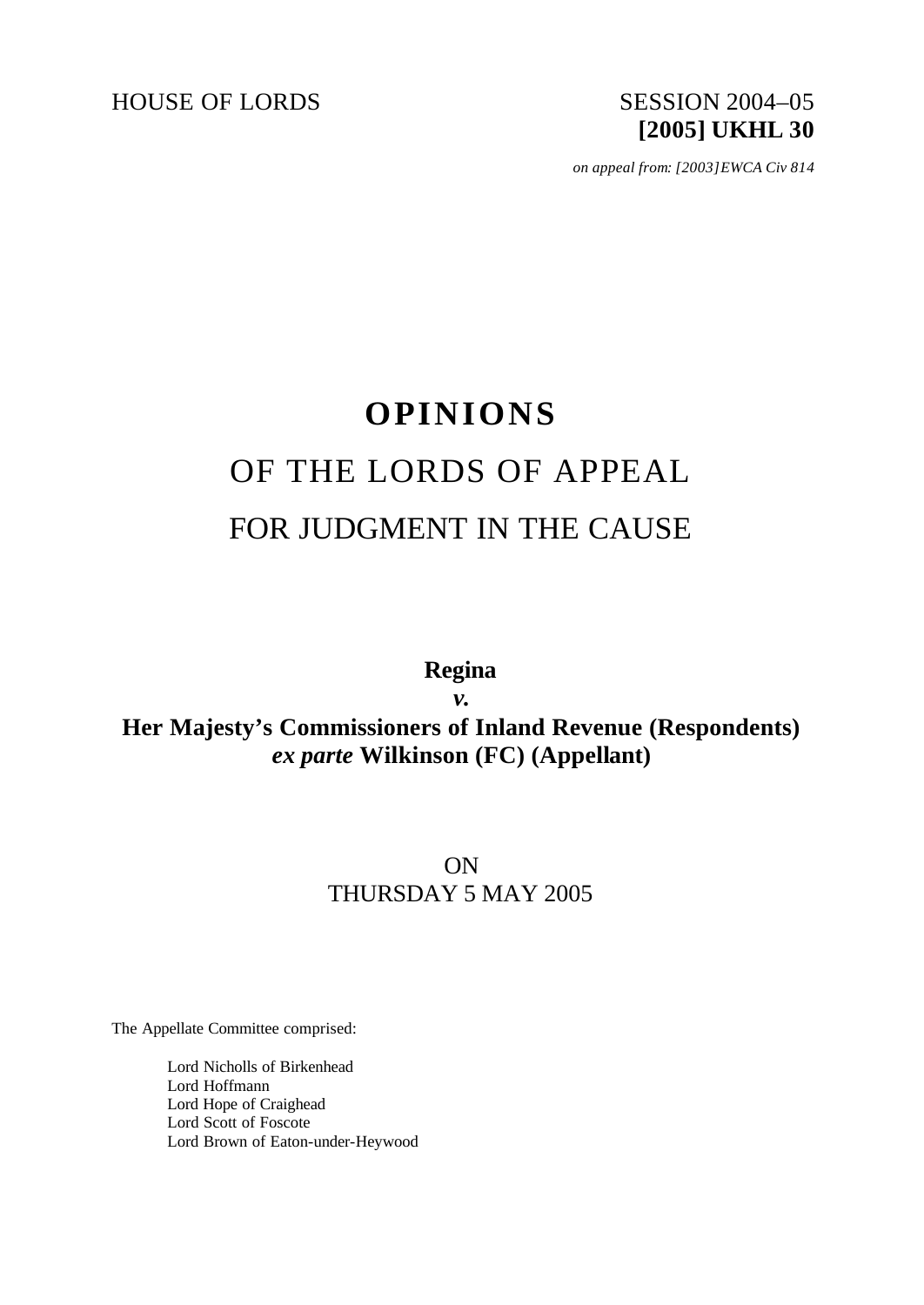#### **HOUSE OF LORDS**

# **OPINIONS OF THE LORDS OF APPEAL FOR JUDGMENT IN THE CAUSE**

# **Regina** *v.* **Her Majesty's Commissioners of Inland Revenue (Respondents)** *ex parte* **Wilkinson (FC) (Appellant)**

#### **[2005] UKHL 30**

#### **LORD NICHOLLS OF BIRKENHEAD**

#### My Lords,

1. I have had the advantage of reading in draft the speech of my noble and learned friend Lord Hoffmann. For the reasons he gives, with which I agree, I would dismiss this appeal.

#### **LORD HOFFMANN**

My Lords,

#### *Introductory*

2. The appellant Mr Wilkinson is a widower. His wife died on 23 June 1999. If he had been a widow, he would have been entitled to a widow's bereavement allowance by way of deduction from his liability for income tax under section 262 of the Income and Corporation Taxes Act 1988 ("ICTA"):

"(1) Where a married man whose wife is living with him dies, his widow shall be entitled?

> (a) for the year of assessment in which the death occurs, to an income tax reduction calculated…[etc]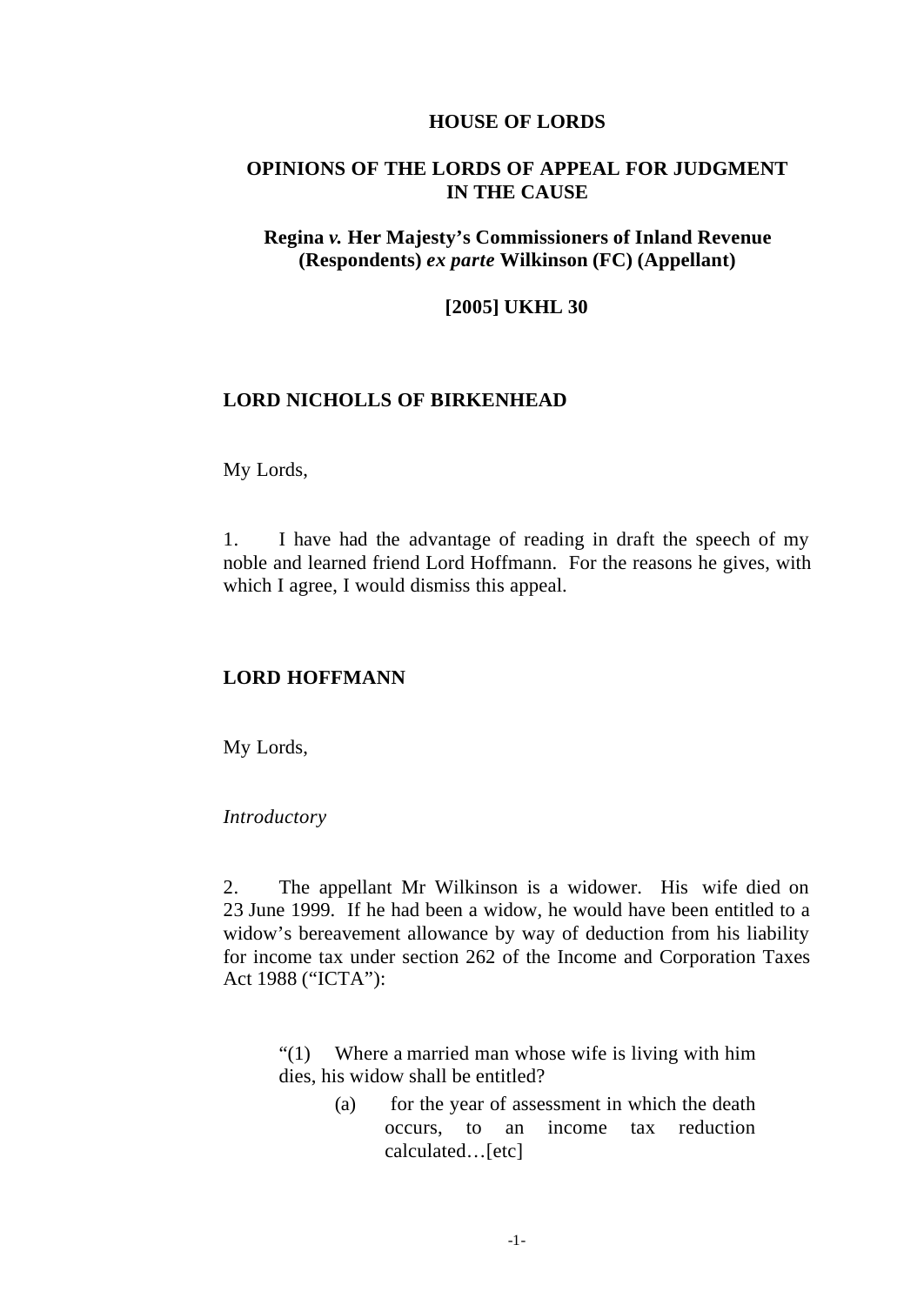(b) (unless she marries again before the beginning of it) for the next following year of assessment, to an income tax reduction calculated…[etc].

There was no similar allowance for widowers.

3. After the death of his wife, Mr Wilkinson learned that other widowers had been complaining that the tax law was unfairly discriminatory. In 1997 Mr Christopher Crossland petitioned the European Court of Human Rights, alleging that the law infringed article 14 read with article 8 of, and with article 1 of the First Protocol to the Convention. The Government did not contest the admissibility of his claim and in September 1999 it reached a friendly settlement by which it paid Mr Crossland £575 (the value of the tax reduction to which he would have been entitled) and his costs. It did the same when a Mr Fielding petitioned on 17 June 1997.

4. At the time when Mr Crossland and Mr Fielding petitioned, the Human Rights Act 1998 had not yet come into force. Even if section 262 of ICTA infringed Convention rights, they would have had no claim in domestic law. But after the 1998 Act came into force on 2 October 2000, Mr Wilkinson wrote to the Inland Revenue making a claim for an allowance under section 262. He said that having to pay tax is something which affects a citizen's "peaceful enjoyment of his possessions" within the meaning of article 1 of the First Protocol. Article 14 therefore requires that in matters of taxation there shall be no discrimination on grounds of sex. The refusal of an allowance was therefore an unlawful act (or failure to act) by the Revenue under section 6(1) of the 1998 Act:

"It is unlawful for a public authority to act in a way which is incompatible with a Convention right."

5. The Revenue at first denied that the allowance came within the ambit of article 1 of the First Protocol, but they no longer do so. Nor have they put forward anything by way of justification for the discrimination. It was in fact removed when section 34 of the Finance Act 1999 abolished the widow's allowance in relation to deaths on or after 6 April 2000.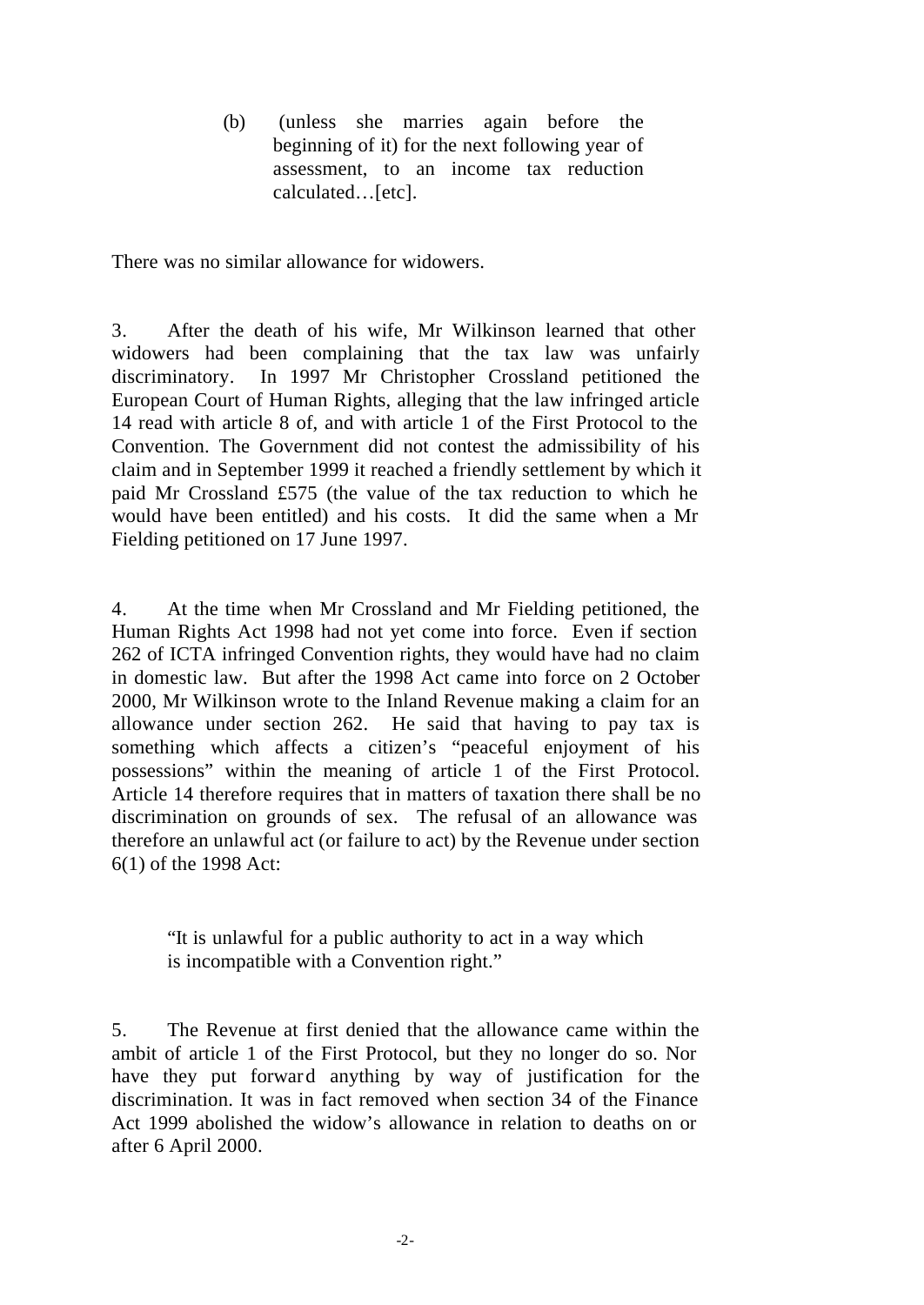6. The Revenue take no point on the fact that the tax ye ar for which the relief is claimed by Mr Wilkinson had expired before the 1998 Act came into force. They admit that the refusal of allowances to widowers was a breach of their Convention rights. But the Revenue say that the application of section  $6(1)$  is excluded by section  $6(2)$ :

"Subsection (1) does not apply to an act if—

- (a) as the result of one or more provisions of primary legislation, the authority could not have acted differently; or
- (b) in the case of one or more provisions of, or made under, primary legislation which cannot be read or given effect in a way which is compatible with the Convention rights, the authority was acting so as to give effect to or enforce those provisions."

7. The Revenue say that they have no statutory power to make widowers an allowance. It follows that they "could not have acted differently" within the meaning of section 6(2)(a). Mr Wilkinson responds that they do have such a power. It is derived from section 1 of the Taxes Management Act 1970 ("TMA") which says that income tax "shall be under the care and management of the Commissioners of Inland Revenue". That, says Mr Wilkinson, gives the Revenue a discretionary power to grant extra-statutory concessions which could include making allowances to widowers. In order to act compatibly with the Convention rights, they are therefore obliged to do so.

8. The Revenue deny that section 1 confers so wide a power as to enable them to create an allowance for widowers when Parliament plainly intended to grant one only to widows. Furthermore, they say that even if they had such a discretionary power, they would be protected by section  $6(2)(b)$ . In giving the allowances to widows, they would be giving effect to section 262 and without reliance upon the allowances to widows under that section, no case of discrimination can be made out.

9. Finally, Mr Wilkinson says that it is irrational or an unfair abuse of power to treat him differently from Mr Crossland and Mr Fielding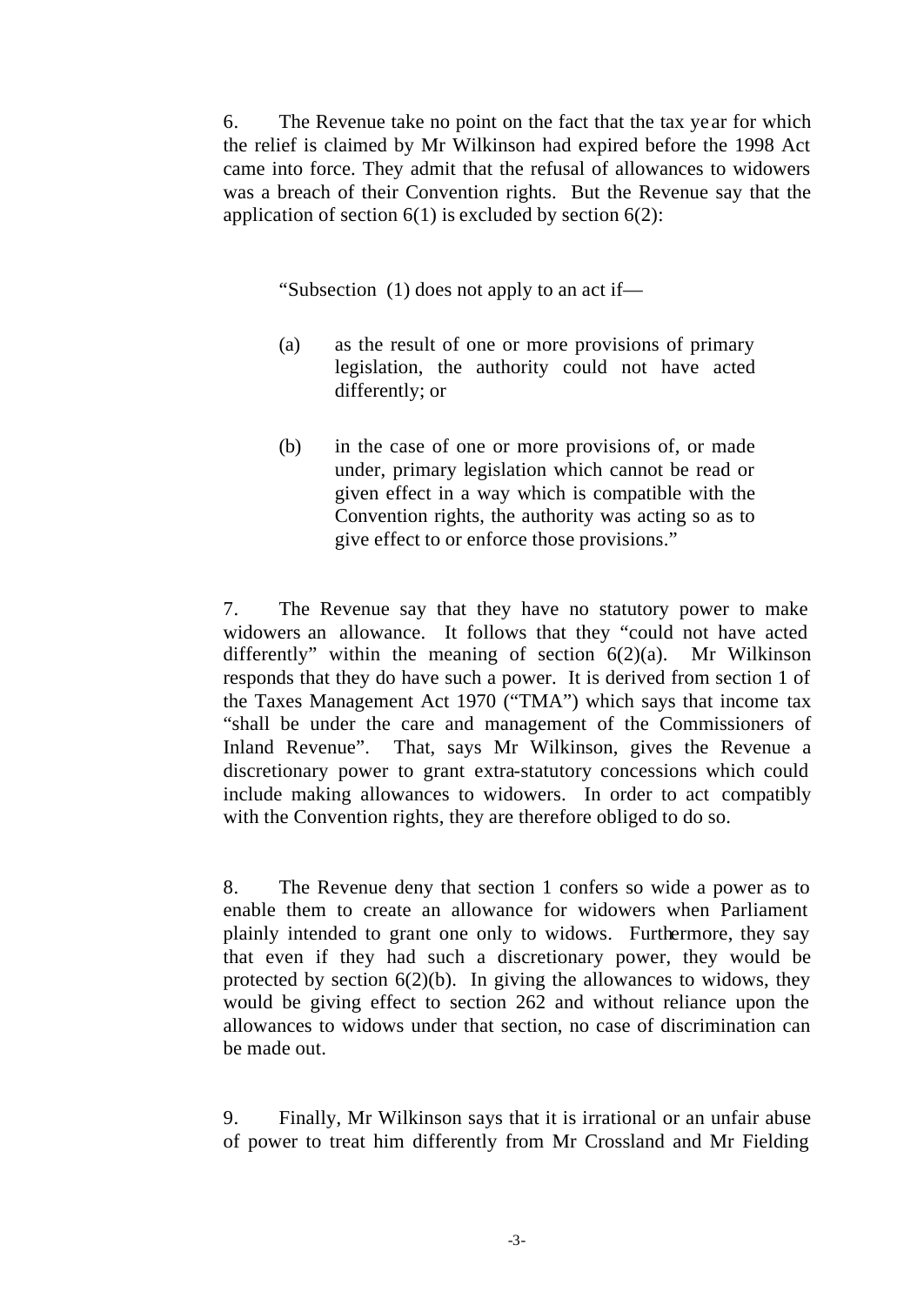merely because he has not petitioned the Court in Strasbourg. If they were entitled to payment, so should he be.

10. Moses J accepted Mr Wilkinson's argument that section 1 of TMA enabled the Revenue to make allowances to widowers when failure to do so would lead to a violation of Convention rights. It followed that section  $6(2)(a)$  of the 1998 Act did not apply. The Revenue could have acted differently. But he said that section  $6(2)(b)$ applied. In giving allowances only to widows, the Revenue was giving effect to section 262. Mr Wilkinson therefore had no claim under the 1998 Act. He also rejected the argument that the Revenue was not entitled to treat Mr Wilkinson differently from the earlier Strasbourg petitioners.

11. The Court of Appeal dismissed the appeal for rather different reasons. They did not accept that section 1 of TMA gave the Revenue power to grant an extra-statutory allowance. It followed that the commissioners could not have acted differently and were protected by section  $6(2)(a)$ . If the Court of Appeal had agreed with Moses J on the breadth of the power under section 1 of TMA, they would have disagreed with his conclusion that section 6(2)(b) applied. That section, they said ([2003] 1 WLR 2683, para 52), was concerned with ?

"the grant by Parliament of a statutory power which, regardless of the circumstances in which it is exercised, will inevitably be incompatible with Convention rights."

That was not the case here, where the exercise of the power under section 1 of TMA would have enabled the commissioners to give effect to Convention rights.

12. Finally, the Court of Appeal agreed with Moses J in rejecting the argument based on unequal treatment compared with the Strasbourg petitioners.

13. It will be seen that some of the issues which arise in this appeal are similar to those in the case of *Hooper v Secretary of State for Works and Pensions* [2005] UKHL 29, in which judgment is also being given this morning. I do not propose to repeat the views which I and other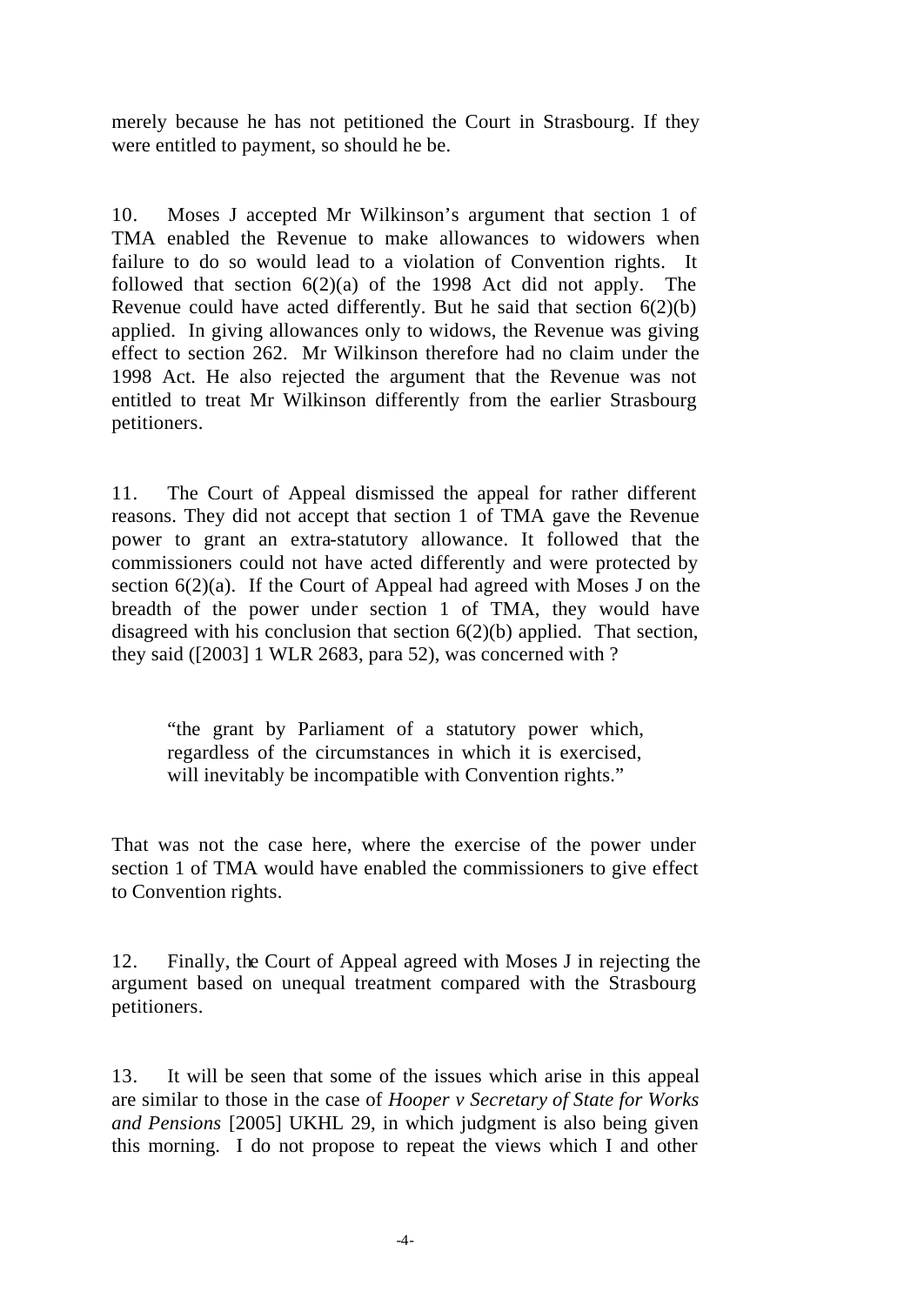noble lords have expressed in *Hooper's* case but will merely cross-refer as occasion arises.

#### *Construction*

14. Before your Lordships, Miss Dinah Rose raised, with leave, an entirely new point on behalf of Mr Wilkinson. She submitted that it was possible to read section 262 as including widowers. If it was, that was an end of the matter. He had a statutory entitlement to an allowance.

15. The foundation for this submission was section 6 of the Interpretation Act 1978, which provides that "unless the contrary intention appears…words importing the feminine gender include the masculine". Miss Rose accepts that ICTA is brim-full of indications of contrary intent. The purpose of section 6 is to save the parliamentary draftsman from having to say "he or she" or to find awkward genderneutral terms. But Part VII of ICTA, which deals with personal reliefs, has no difficulty in finding a gender-neutral term when it wishes to be gender-neutral. It says "individual" (section 256(1)) or "spouse" (section 259(4), now repealed). And section 258 (also now repealed) which gave an allowance for a widower with a housekeeper, provided in subsection (4) that the section?

"shall apply to a claimant being a widow as it applies to a claimant being a widower".

There is no similar extension in section 262.

16. Thus it is clear that by no process of interpretation, attempting to ascertain what a reasonable reader would understand the notional author of the text ("Parliament") to have meant by using those words in their context, could "widow" in section 262 be read to include "widower". But Miss Rose says that does not matter. Section 3 of the 1998 Act is a counterweight which neutralises the indications of contrary intent in section 262 itself and the context provided by the rest of Part VII of the 1988 Act. Section 6 of the Interpretation Act shows that it is possible to read section 262 compatibly with the Convention and therefore one should do so.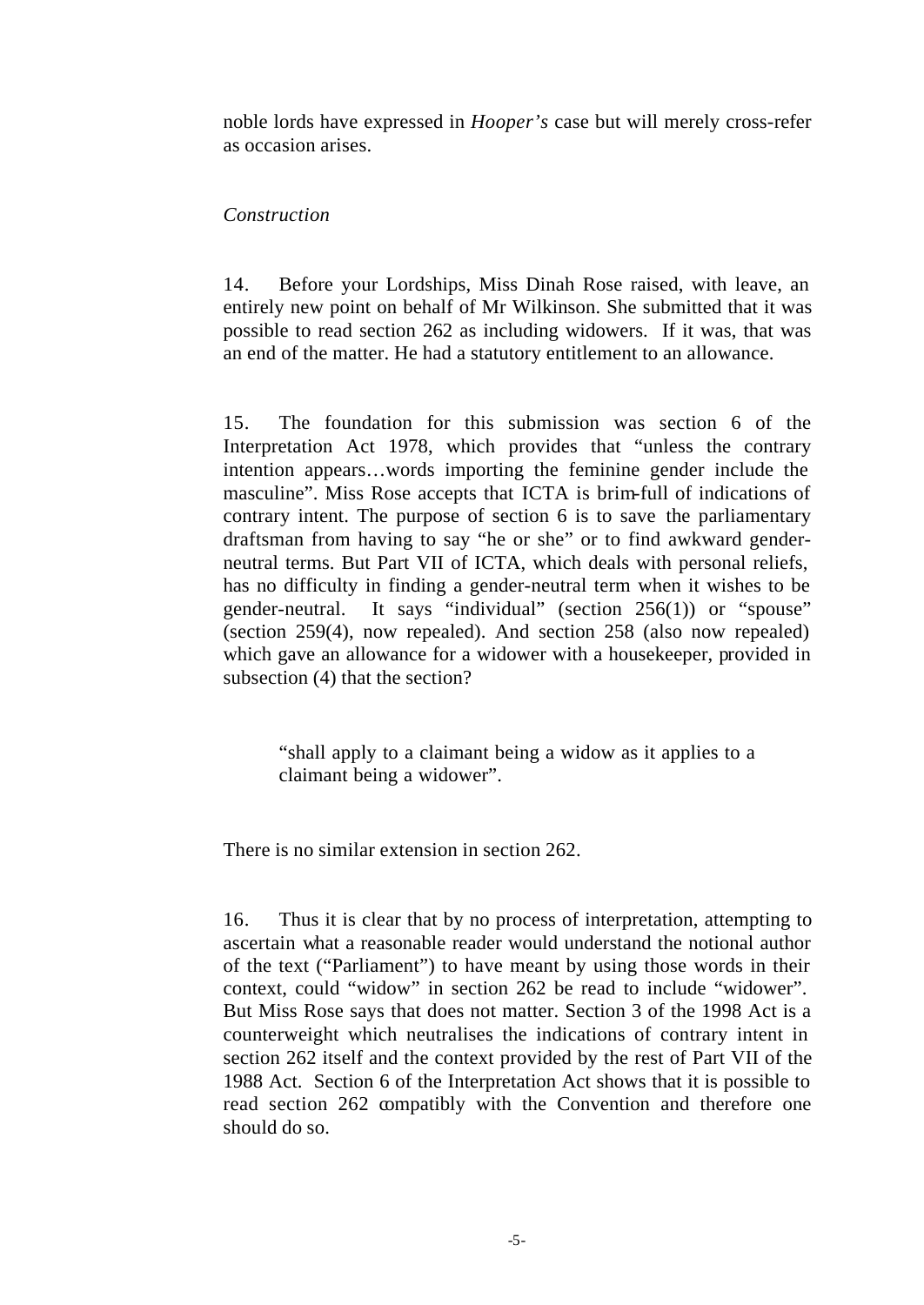17. I do not believe that section 3 of the 1998 Act was intended to have the effect of requiring the courts to give the language of statutes acontextual meanings. That would be playing games with words. The important change in the process of interpretation which was made by section 3 was to deem the Convention to form a significant part of the background against which all statutes, whether passed before or after the 1998 Act came into force, had to be interpreted. Just as the "principle of legality" meant that statutes were construed against the background of human rights subsisting at common law (see *R v Home Secretary, Ex p Simms* [2000] 2 AC 115), so now, section 3 requires them to be construed against the background of Convention rights. There is a strong presumption, arising from the fundamental nature of Convention rights, that Parliament did not intend a statute to mean something which would be incompatible with those rights. This of course goes far beyond the old-fashioned notion of using background to "resolve ambiguities" in a text which had notionally been read without raising one's eyes to look beyond it. The Convention, like the rest of the admissible background, forms part of the primary materials for the process of interpretation. But, with the addition of the Convention as background, the question is still one of *interpretation*, i.e. the ascertainment of what, taking into account the presumption created by section 3, Parliament would reasonably be understood to have meant by using the actual language of the statute.

18. It is therefore sometimes possible, as my noble and learned friend Lord Nicholls of Birkenhead pointed out in *Ghaidan v Godin-Mendoza*  $[2004]$  2 AC 557, paras 26-33, to construe a statutory provision as referring to, or qualified by, some general concept implied rather than expressly mentioned in the language used by Parliament. Thus in the *Ghaidan* case, the words "*as* his or her wife or husband" (my emphasis) were interpreted to refer to a relationship of social and sexual intimacy exemplified by, but not limited to, the heterosexual relationship of husband and wife. The deemed background of the Convention enabled the House to adopt this construction in preference to the more restricted construction adopted before the 1998 Act came into force. It may have come as a surprise to the members of the Parliament which in 1988 enacted the statute construed in the *Ghaidan* case that the relationship to which they were referring could include homosexual relationships. In that sense the construction may have been contrary to the "intention of Parliament". But that is not normally what one means by the intention of Parliament. One means the interpretation which the reasonable reader would give to the statute read against its background, including, now, an assumption that it was not intended to be incompatible with Convention rights.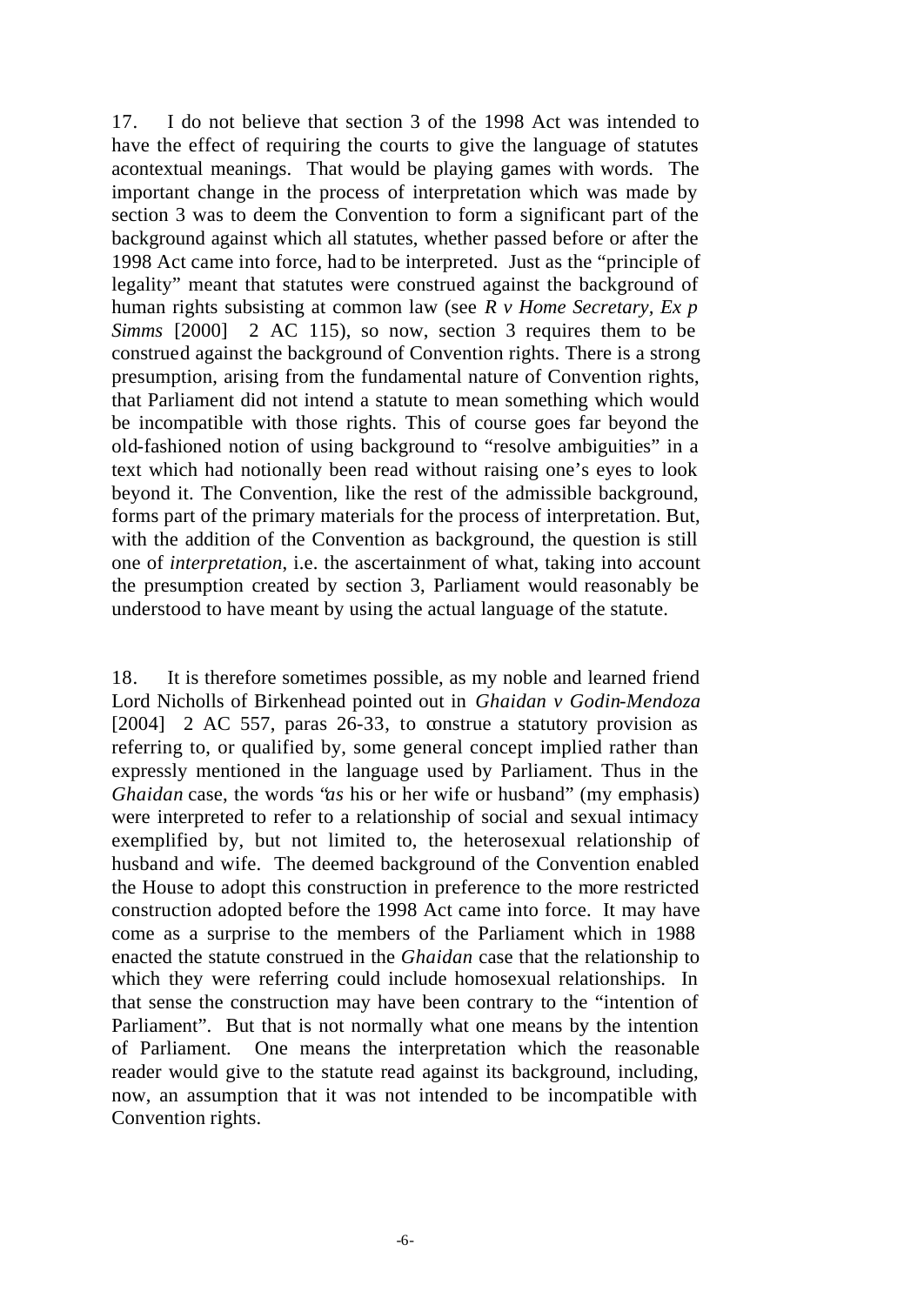19. In the present case, there is no way in which any reasonable reader could understand the word "widow" to refer to the more general concept of a surviving spouse. The contrary indications in the language of Part VII of the 1988 Act are too strong. In my opinion Miss Rose was right to concede in the lower courts that it was not possible to read it compatibly with Convention rights.

#### *Extra-statutory concessions*

20. The next question is whether the commissioners had power under section 1 of TMA to make an extra-statutory allowance to all widowers. On this point the judgment of the Court of Appeal is in my opinion unanswerable. The commissioners are not "the Crown", owners of the consolidated fund and able to deal with its property like any other owner (see *Secretary of State for Trade and Industry v Frid* [2004] 2 AC 506, para 27). In that respect, this case is different from *Hooper's* case. The commissioners are a statutory body created by the Inland Revenue Regulation Act 1890. They are charged by section 13(1) of that Act to "collect and cause to be collected every part of inland revenue." Section 1 of TMA gives them what Lord Diplock described in *R v Inland Revenue Commissioners, Ex p National Federation of Self-Employed and Small Businesses Ltd* [1982] AC 617, 636 as?

"a wide managerial discretion as to the best means of obtaining for the national exchequer from the taxes committed to their charge, the highest net return that is practicable having regard to the staff available to them and the cost of collection."

21. This discretion enables the commissioners to formulate policy in the interstices of the tax legislation, dealing pragmatically with minor or transitory anomalies, cases of hardship at the margins or cases in which a statutory rule is difficult to formulate or its enactment would take up a disproportionate amount of Parliamentary time. The commissioners publish extra-statutory concessions for the guidance of the public and Miss Rose drew attention to some which she said went beyond mere management of the efficient collection of the revenue. I express no view on whether she is right about this, but if she is, it means that the commissioners may have exceeded their powers under section 1 of TMA. It does not justify construing the power so widely as to enable the commissioners to concede, by extra-statutory concession, an allowance which Parliament could have granted but did not grant, and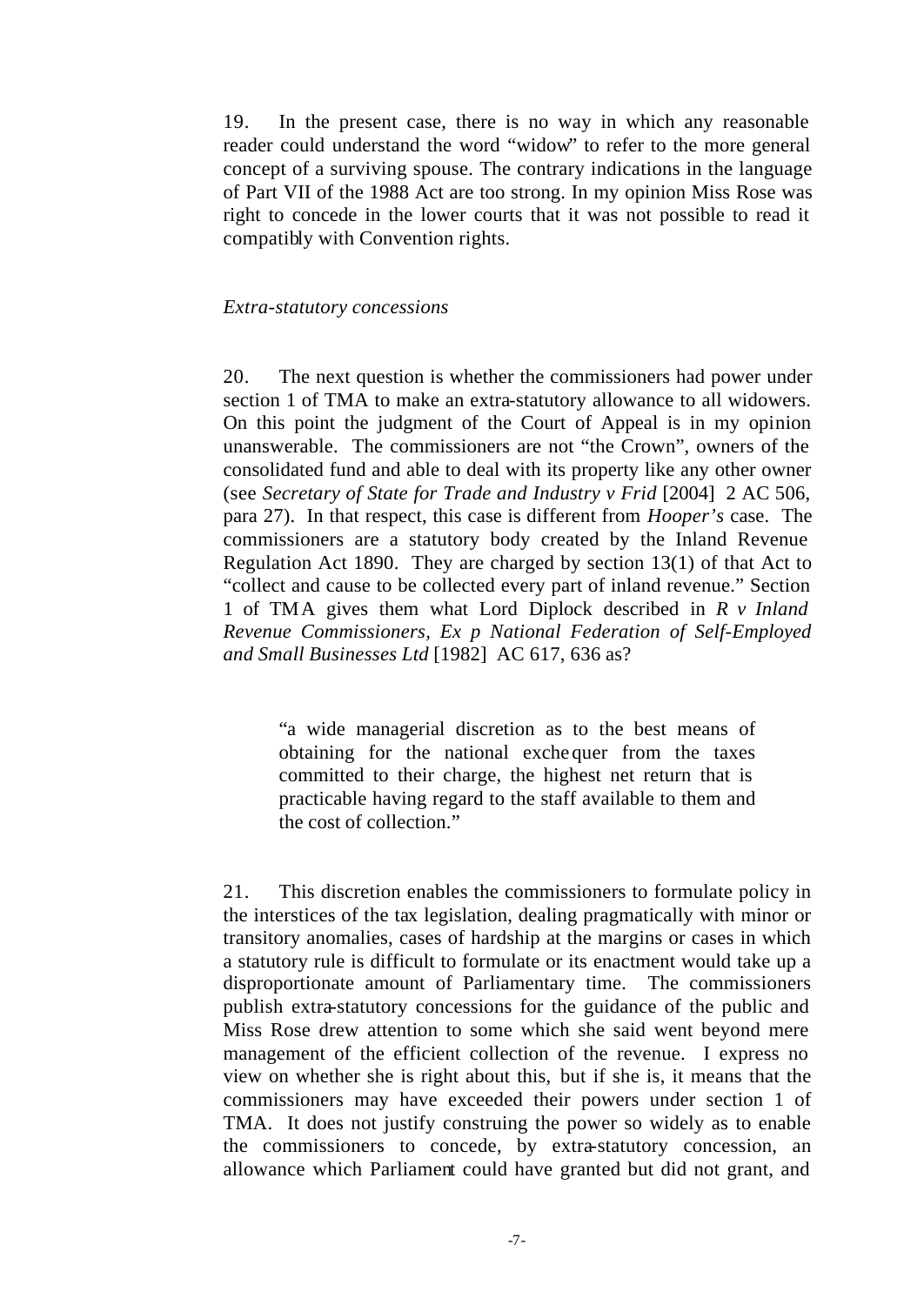on grounds not of pragmatism in the collection of tax but of general equity between men and women.

22. It follows that in my opinion the legislation gave the commissioners no power to act otherwise than to disallow claims for allowances by widowers and that they are therefore protected by section  $6(2)(a)$ .

23. It is unnecessary to consider what the position would have been if the powers of the commissioners under section 1 of TMA had been wider, but for the reasons given in *Hooper's* case, I think that the commissioners would have been protected by section 6(2)(b). The Court of Appeal said that the subsection applied in a case in which a decision to exercise a statutory power would inevitably be incompatible with Convention rights. But this in my opinion involves looking at the wrong statute. The reason why the commissioners are protected by section  $6(2)(b)$  is not because they were "giving effect" to section 1 of TMA by insisting that it was a discretion and not a duty. They are protected because they were giving effect to section 262 by giving the allowance only to widows. If section  $6(1)$  "does not apply" to what they did under section 262, there is no basis for saying that a failure to make an allowance to widowers was (as a matter of domestic law) in breach of a Convention right.

#### *Just satisfaction*

24. As in my opinion the commissioners are protected by section  $6(2)(a)$ , it is unnecessary to decide what damages Mr Wilkinson could have recovered if he had had a cause of action. But the point has some relevance to his argument that he has not been treated equally with pre-1998 Act petitioners to Strasbourg and therefore I must say something about it.

25. Section 8(4) provides that in determining whether to award damages or the amount of the award, the court must take into account the principles applied by the Strasbourg court in affording just satisfaction to the injured party. In *R (Greenfield) v Secretary of State for the Home Department* [2005] 1 WLR 673 the House recently had occasion to consider what that meant in the specific context of breaches of article 6. But Lord Bingham of Cornhill emphasised more generally that the purpose of awarding damages under the 1998 Act was to allow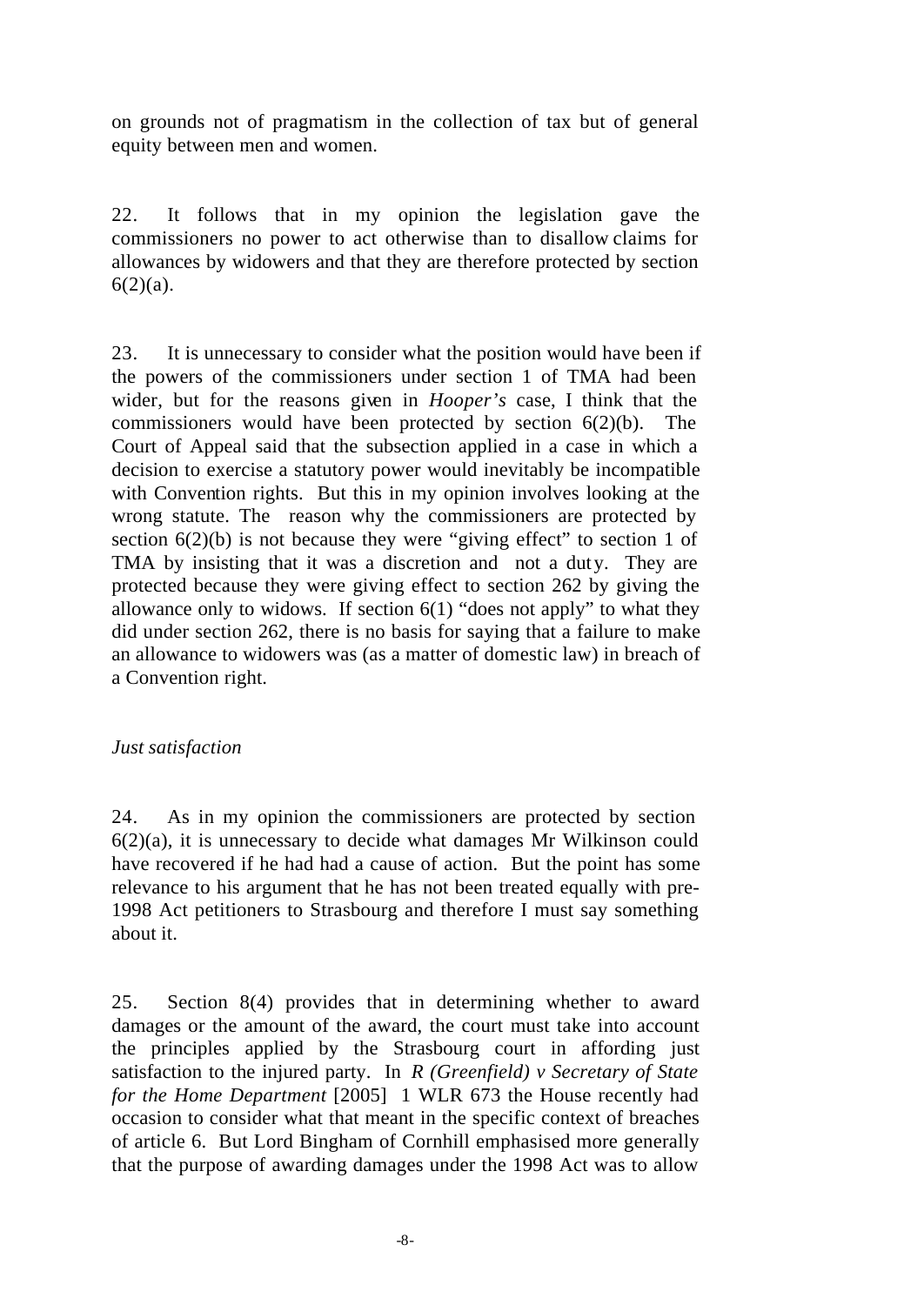claimants to recover in an English court what they would have recovered in Strasbourg; no more nor less. It did not create a statutory duty for which damages could be recovered as if the breach of Convention rights was a tort in English law. And the jurisprudence of the Strasbourg court shows that it is more concerned with upholding human rights in member States than with awarding damages.

26. A general principle applied to affording just satisfaction is to put the applicant so far as possible in the position in which he would have been if the State had complied with its obligations under the Act. In a discrimination case, in which the wrongful act is treating A better than B, this involves forming a view about whether the State should have complied by treating A worse or B better. Normally one would conclude that A's treatment represented the norm and that B should have been treated better. In some cases, however, it will be clear that A's treatment was an unjustifiable anomaly. Such a case is *Van Raalte v Netherlands* (1997) 24 EHRR 503, in which the Court found a breach of article 14 read with article 1 of the First Protocol because the law exempted unmarried childless women over 45 from paying contributions under the General Child Benefits Act without exempting unmarried childless men. The exemption for women was abolished in 1989 but judgment was not given until 1997. The court rejected a claim for repayment of the contributions from which the applicant would have been exempt if he had been a woman.

27. In my opinion the reason for the rejection of this claim is that if the State had complied with its Convention obligations, it would done what it did in 1989 and not exempted either men or women. It follows that the applicant would have been no better off. He would still have had to pay. In the circumstances, the judgment itself was treated as being sufficient just satisfaction.

28. The same is true in this case. There was no justification whatever for extending the widows' allowance to men. If, therefore, Parliament had paid proper regard to article 14, it would have abolished the allowance for widows. Mr Wilkinson would not have received an allowance and no damages are therefore necessary to put him in the position in which he would have been if there had been compliance with his Convention rights.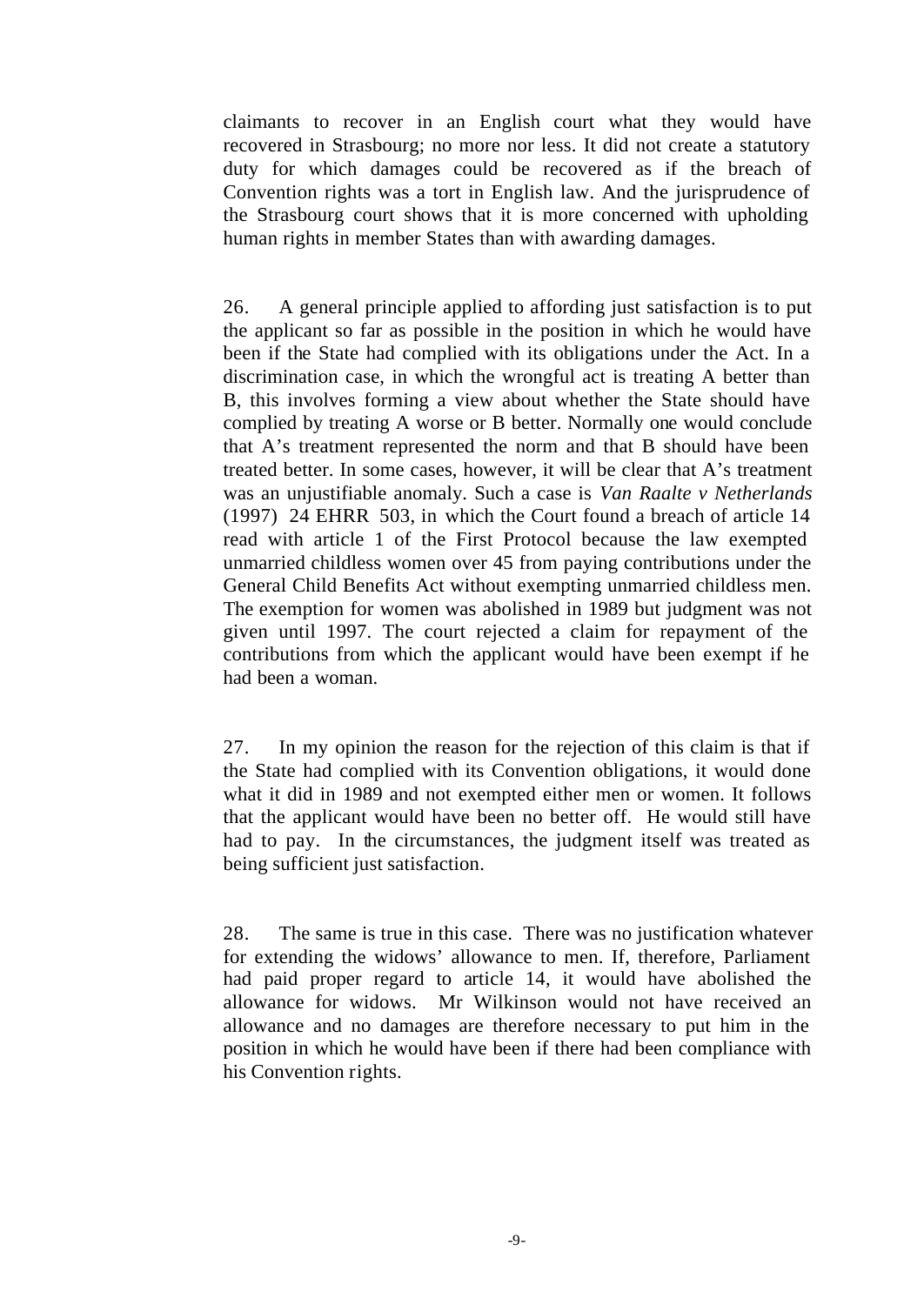*Irrationality and abuse of power*

29. Mr Wilkinson, as I have said, complains that the commissioners are acting irrationally and unfairly abusing their powers by not paying him. He would be bound to succeed in a petition to Strasbourg and it is therefore abusive and unreasonable to try to wear him down by making him go through the lengthy procedure of obtaining a ruling of admissibility.

30. In my opinion the commissioners are acting reasonably and within their powers. As I have said in considering the question of just satisfaction, Mr Wilkinson would not in my view be entitled to pecuniary damages either under article 41 at Strasbourg or in a domestic court. The commissioners appear not to have taken this point in the friendly settlement with Mr Crossland, no doubt because it was cheaper to pay him £575 than to have the matter argued out. But that does not mean that they are not entitled to take the point against Mr Wilkinson or anyone else.

31. I would therefore dismiss the appeal.

# **LORD HOPE OF CRAIGHEAD**

My Lords,

32. I have had the advantage of reading in draft the speech of my noble and learned friend Lord Hoffmann. For the reasons which he has given, with which I agree, I would dismiss the appeal.

33. I should like to add that, on the issue of just satisfaction, I respectfully agree with the further thoughts which my noble and learned friend Lord Brown of Eaton-under-Heywood has set out in his speech.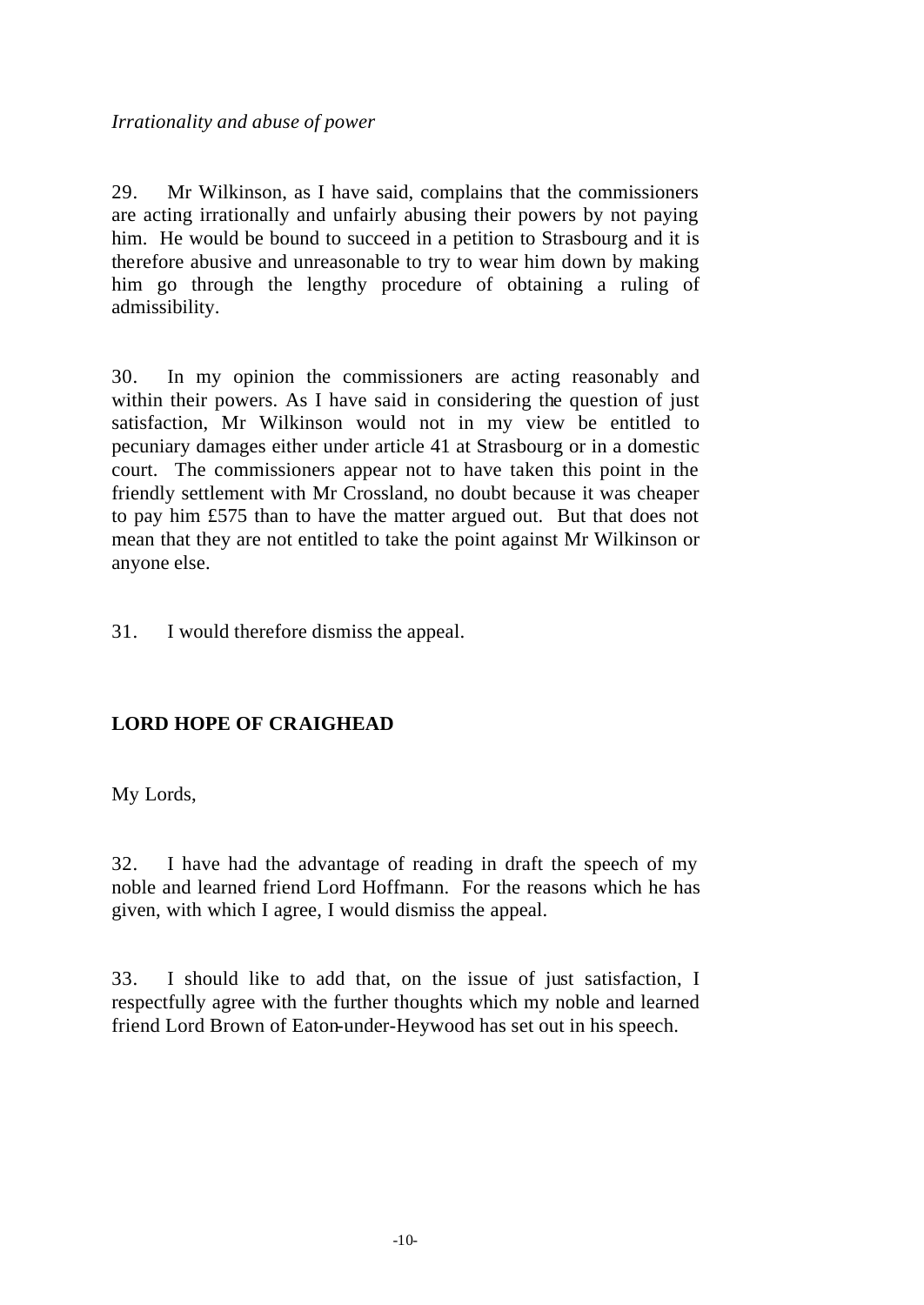# **LORD SCOTT OF FOSCOTE**

My Lords,

34. I have had the advantage of reading in advance the opinion prepared by my noble and learned friend Lord Hoffmann and agree with him that this appeal should be dismissed. I want, however, to say a word or two about the applicability to this case of section 6(2) of the Human Rights Act 1998.

35. It is clear, and has been accepted on all sides, that section 262 of the Income and Corporation Taxes Act 1988 (ICTA) discriminates between widows and widowers in favour of the former. Married women become entitled to a bereavement allowance, by way of a deduction from their liability to tax, on the death of their husbands. Married men do not become entitled to any such allowance on the death of their wives. This is discrimination on the ground of sex. Nor is there any difficulty in accepting that this discrimination relates to the rights guaranteed by Article 1 of the First Protocol to the ECHR. Widowers' non-entitlement to the bereavement allowance means that the tax régime bears more hardly on them and their possessions than it would do if they were widows. So, is the giving of the bereavement allowance to widows and the withholding of the allowance from widowers an "unlawful act" for the purposes of section 6(1) of the 1998 Act? Is the Revenue acting "in a way which is incompatible with the Convention"?

36. Prima facie the Revenue is plainly so acting and the only question is whether sub-section (2) of section 6 disapplies sub-section (1). Paragraph (a) of sub-section (2) disapplies sub-section (1) if "as a result of primary legislation [the Revenue] could not have acted differently." Section 262 of ICTA extends the allowance to widows and withholds it from widowers. So the Revenue cannot withhold the section 262 allowance from widows nor can they extend the allowance to widowers. Paragraph (a), in my opinion, plainl y applies.

37. But Ms Dinah Rose, counsel for the appellant, points to the power conferred on the Revenue by section 1 of the Taxes Management Act 1970: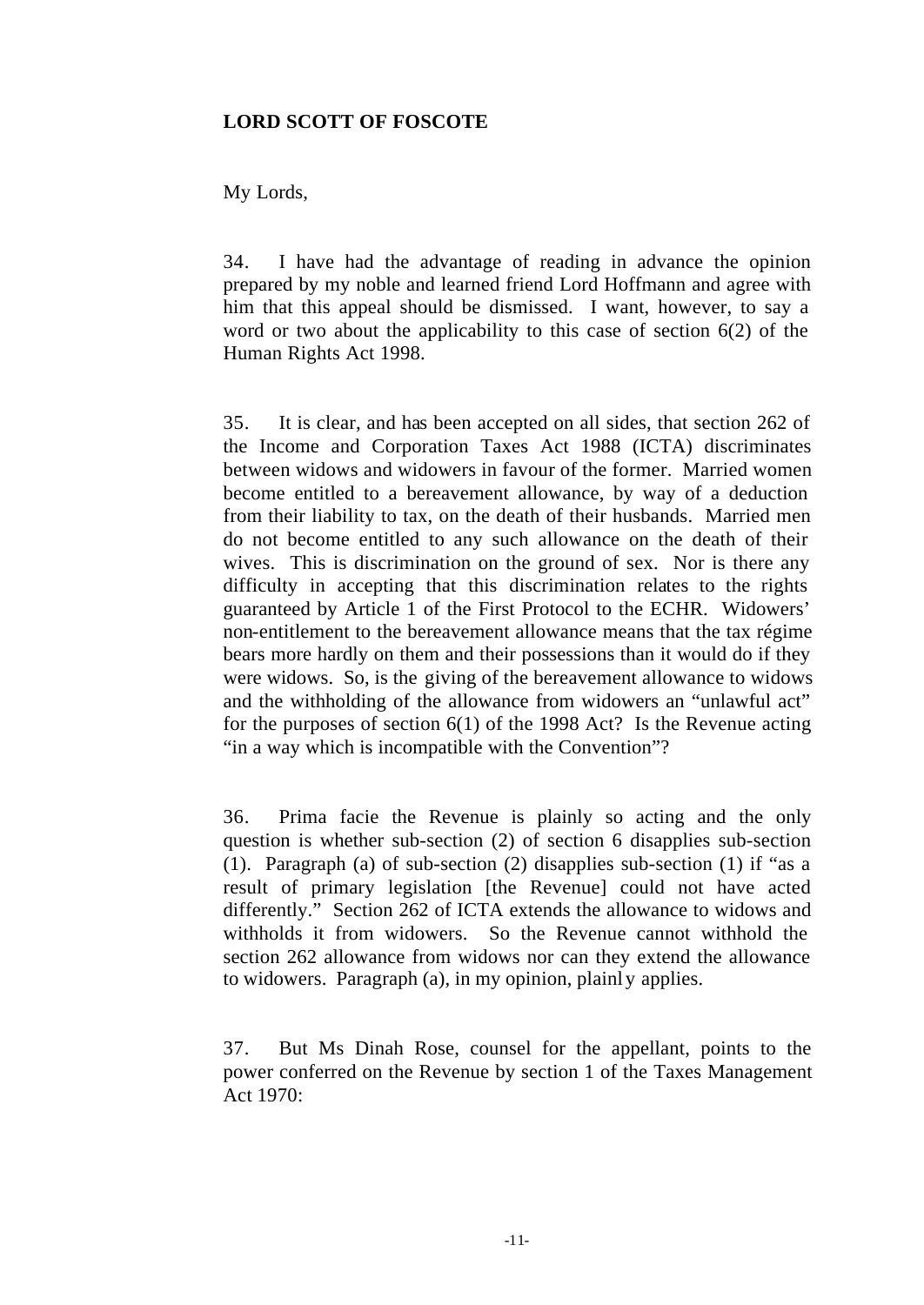"Income tax, corporation tax and capital gains tax shall be under the care and management of the Commissioners of Inland Revenue."

She argues that this power would enable the Commissioners, if minded to do so, to authorise extra-statutory allowances against tax to be afforded to widowers so as to off-set the discriminatory effect of section 262. She fortifies her argument by pointing out, also, that when, in 1997, a widower initiated proceedings in Strasbourg complaining of the discriminatory effect of section 262, the Commissioners reached a friendly settlement with him under which he was paid a sum equal to the tax that he would not have had to pay had he been entitled to the section 262 allowance. The sum was treated as a repayment of tax and was made under the management of taxes power conferred on the Commissioners by section 1 of the 1970 Act.

38. In my opinion, the appellant's complaint that he is the victim of an "unlawful act" for section 6(1) purposes must be rejected.

39. First, the section 262 discrimination in favour of widows and against widowers is required by the language of section 262 itself. Section  $6(2)(a)$  applies.

40. Second, the refusal, or failure, by the Commissioners to exercise the management power conferred by section 1 of the 1970 Act so as to make an ex-gratia repayment of tax to the appellant does not discriminate between him and wi dows. There is no suggestion that a widow who did not qualify for the section 262 allowance, i.e. a widow who was not living with her husband when he died, has been or will be the beneficiary of an ex-gratia repayment of tax to compensate her for not being entitled to the statutory allowance. To compare widowers with widows who *do* qualify for the statutory allowance is not an apt comparison because it leads the widowers straight into section 6(2)(a).

41. Third, a comparison of the appellant's position with that of the widower, or widowers, who had instituted proceedings in Strasbourg and whose complaints were then settled by the Revenue agreeing to a repayment of tax does not, in my opinion, assist the appellant. A settlement of litigation instituted by a taxpayer does not place the Revenue under an obligation to treat taxpayers who have not instituted litigation in the same manner.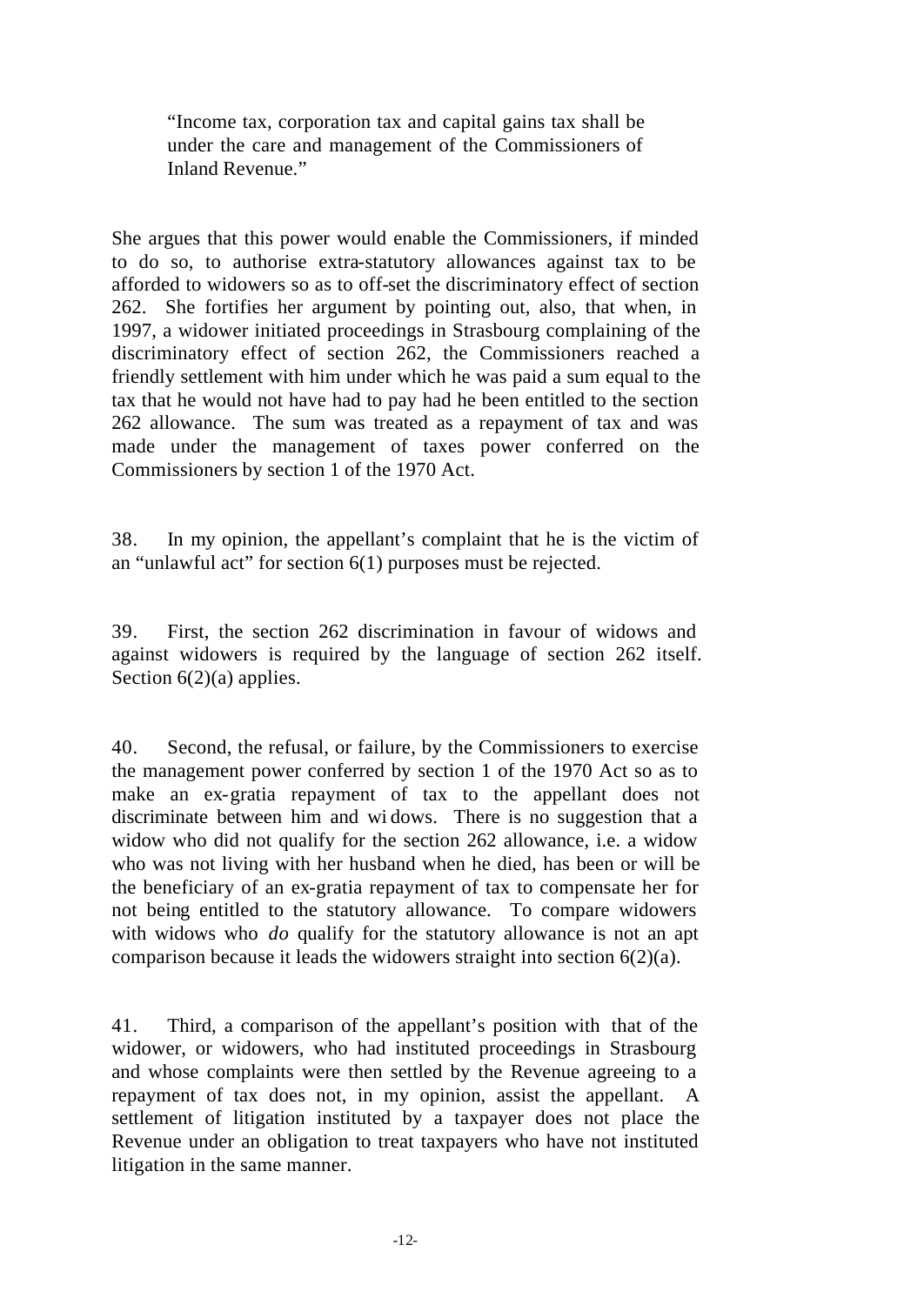42. For these reasons, as well as those given by my noble and learned friend, I agree that this appeal should be dismissed.

#### **LORD BROWN OF EATON-UNDER-HEYWOOD**

My Lords,

43. I have had the advantage of reading in draft the speech of my noble and learned friend Lord Hoffmann and for the reasons he gives I agree that the appeal should be dismissed. In particular I agree, first, that the commissioners had no power under section 1 of the Taxes Management Act 1970 to make extra-statutory allowances to widowers to match those made to widows and, secondly, that the commissioners are therefore protected against this domestic law claim by section 6 (2) (a) of the Human Rights Act 1998. (For the reasons I have set out at some length in the parallel case of *Hooper* [2005] UKHL 29 I respectfully disagree with the reasoning in para 23 of my Lord's speech: had the commissioners' powers under section 1 of the 1970 Act been wider then I agree that they would still have been protected under section 6 (2) but rather because it would have been unlawful for them to exercise that power inconsistently with Parliament's manifest will that widows alone should benefit than because section 6 (1) simply "does not apply" to the allowances made to widows). I further agree with what Lord Hoffmann says at paras 24-28 of his speech with regard to just satisfaction, although on this particular issue I wish to add a few thoughts of my own.

44. Discrimination claims under article 14 of the European Convention on Human Rights seem to me to present particular difficulties when it comes to the requirements of just satisfaction (whether pursuant to article 41 of the Convention or section 8 of the 1998 Act). The principle of restitutio in integrum applies comparatively straightforwardly in non-discrimination cases: the claimant is prima facie entitled to recover whatever financial loss he can prove was directly consequent on the violation of his rights. The award of compensation to homosexuals discharged from the armed forces in breach of article 8 for the loss of earnings and pension rights are good examples of this—see *Lustig-Prean & Beckett v United Kingdom* (2000) 31 EHRR 601 and *Smith and Grady v United Kingdom* (2000) 31 EHRR 620. Discrimination claims, however, even those where the discrimination is purely as to financial benefit, by their very nature are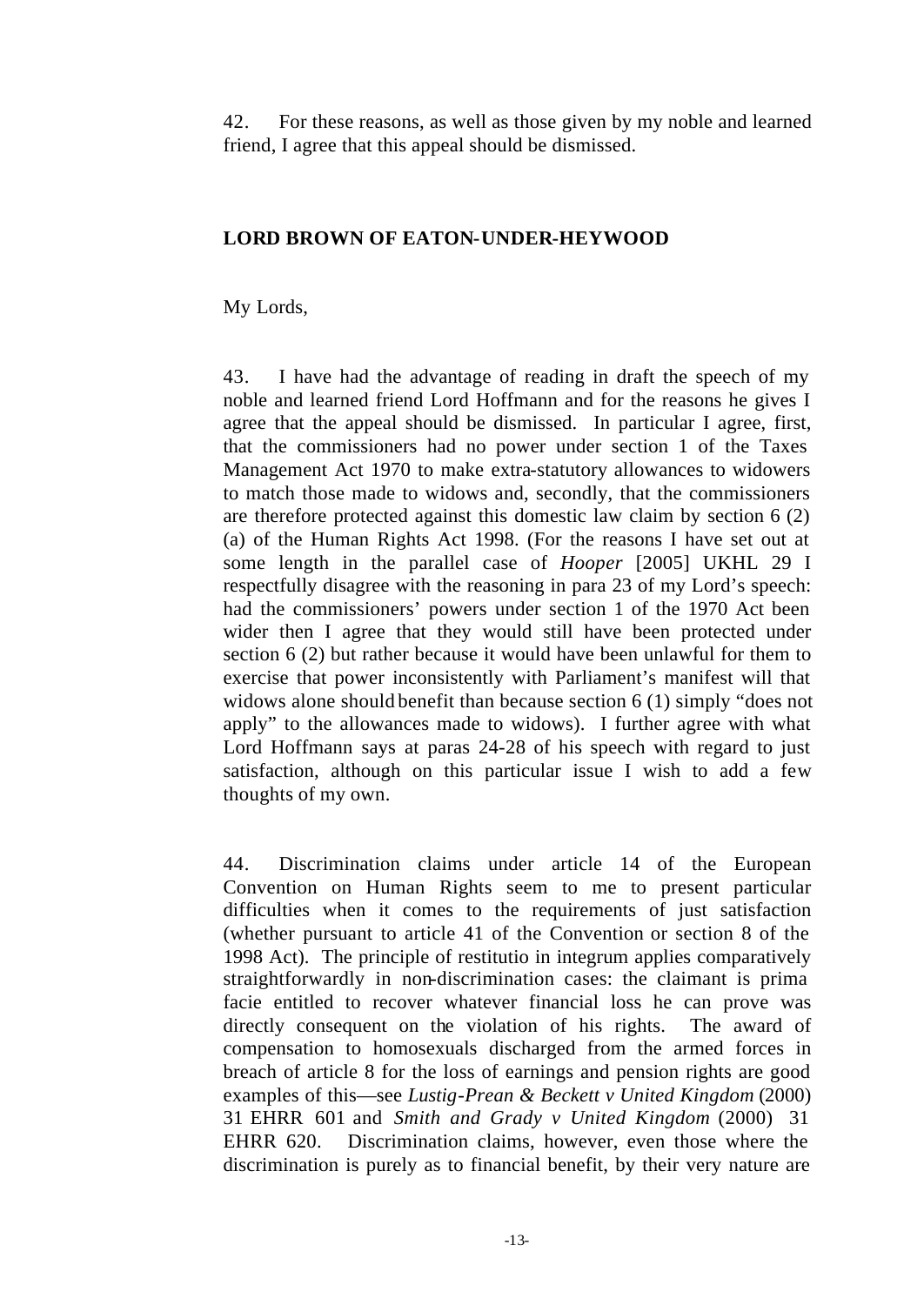different. Over the period complained of the applicant(s) (call him or them A) ex hypothesi will have been treated less favourably than another/others (B). The problem is not so much whether the court should level up or level down as it is sometimes put. There can be no question of levelling down: B cannot retrospectively be deprived of benefits already received. The problem is rather whether, in respect of the period complained of, just satisfaction requires that A should recover the same financial benefits as received by B. Sometimes it will be clear that he should; sometimes clear that he should not. The decisions of the European Court of Human Rights respectively in *Darby v Sweden* (1990) 13 EHRR 774 and in *Van Raalte v The Netherlands* (1997) 24 EHRR 503 conveniently illustrate each of these extremes. Other cases, however, will be less clear.

45. In *Darby v Sweden* the claim related to a two-year period during which A, a Finnish citizen, working in Sweden but only temporarily resident there, was liable for full municipal tax including a special tax payable to the Church of Sweden. Had he been formally registered as resident in Sweden, as a non-member of that Church, A would have been liable for only 30% of the special tax. Having found the distinction in treatment by reference to residence unlawful the court, perhaps unsurprisingly, found A entitled to repayment of the excess tax paid (70% of the special tax) together with interest.

46. In *Van Raalte* A was an unmarried childless man over 45 complaining of a law which exempted unmarried childless women over 45 from paying contributions under the General Child Benefits Act. Apart from the exempted women, the entire adult population was subject to the Act, both as contributors and as potential beneficiaries. The court concluded (para 44) that "irrespective of whether the desire to spare the feelings of childless women of a certain age can be regarded as a legitimate aim, such an objective cannot provide a justification for the gender-based difference of treatment in the present case". It was held, however, that A was not entitled to retrospective exemption from his contributions under the Act. Even without the unlawful discrimination he would still have been paying his contributions. He was therefore no worse off as a result of the discrimination (save, of course, to the very limited extent that his contributions, in common with those of every other contributor, had doubtless been marginally larger to compensate for the lack of contribution by the limited class of exempted women).

47. Looking just at these two cases it is tempting to draw a simple inference: where, as in *Darby v Sweden*, there clearly *is* a case for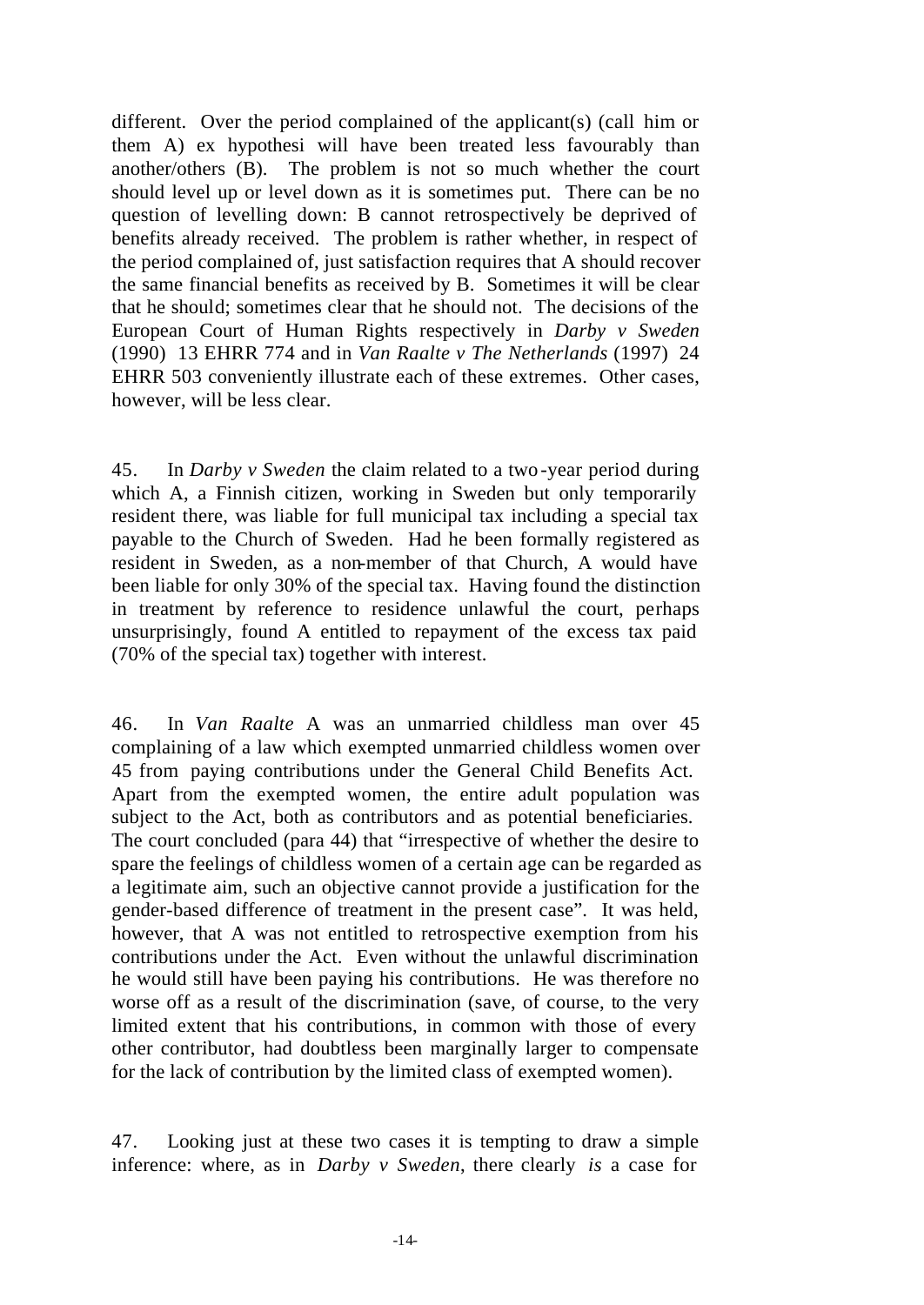preferential treatment of a certain group and A falls into it, he should recover by way of just satisfaction the same benefit as the rest of the group. (In *Darby v Sweden*, of course, although non-members of the Church of Sweden were justifiably relieved of the bulk of the relevant tax, there was no case for treating non-members differently according to whether they were permanently or only temporarily resident in Sweden.) Where, however, as in *Van Raalte*, there is no case for treating anyone preferentially (ie group B has wrongly benefited) then A should not recover. This is tantamount to asking simply whether the real complaint is that one group has been wrongly advantaged over the general body of contributors or whether the complainant's group has been wrongly deprived of a legitimate advantage. On this approach the present appellant would clearly fail whereas the widowers in the parallel case of *Hooper* (where under the new legislative regime bereavement payments and bereaved parents allowances are now made to widows and widowers alike) would succeed.

48. On analysis, however, this seems perhaps too simplistic a view. In any claim against a public authority for financial compensation in respect of past discrimination it must be remembered that the general public (often the general body of taxpayers) will be footing the bill. In determining the requirements of just satisfaction, just as in the application of the Convention as a whole, regard should be had not only to the victim's rights but also to the interests of the public generally. Take a case where A establishes discrimination on the basis that he should have been placed in the same class as B, both of them advantaged financially over class C. To compensate A for his past financial disadvantage vis à vis B would be costly for C (the nonbenefiting class of taxpayers)—disproportionately so if class A is large, classes B and C comparatively small. Whether this would be fair to C would depend upon the justification for advantaging A and B over C in the first place, and indeed for doing so to the extent that B was originally advantaged over A and C. It might well be fairer overall to leave A uncompensated in respect of the past discrimination against him. At the very least, bearing in mind that class A are taxpayers too, fairness to C might require that class A's compensation be reduced to reflect the fact that they too would have had to pay more tax to fund their own additional benefits. Just these considerations, indeed, may yet arise in the parallel case of *Hooper* were a claim for just satisfaction now to be advanced in Strasbourg.

49. Moreover, by the same token that it will not invariably be right to compensate the complainant even where there *is* a case for preferential treatment of one class and A falls into it, it will not invariably be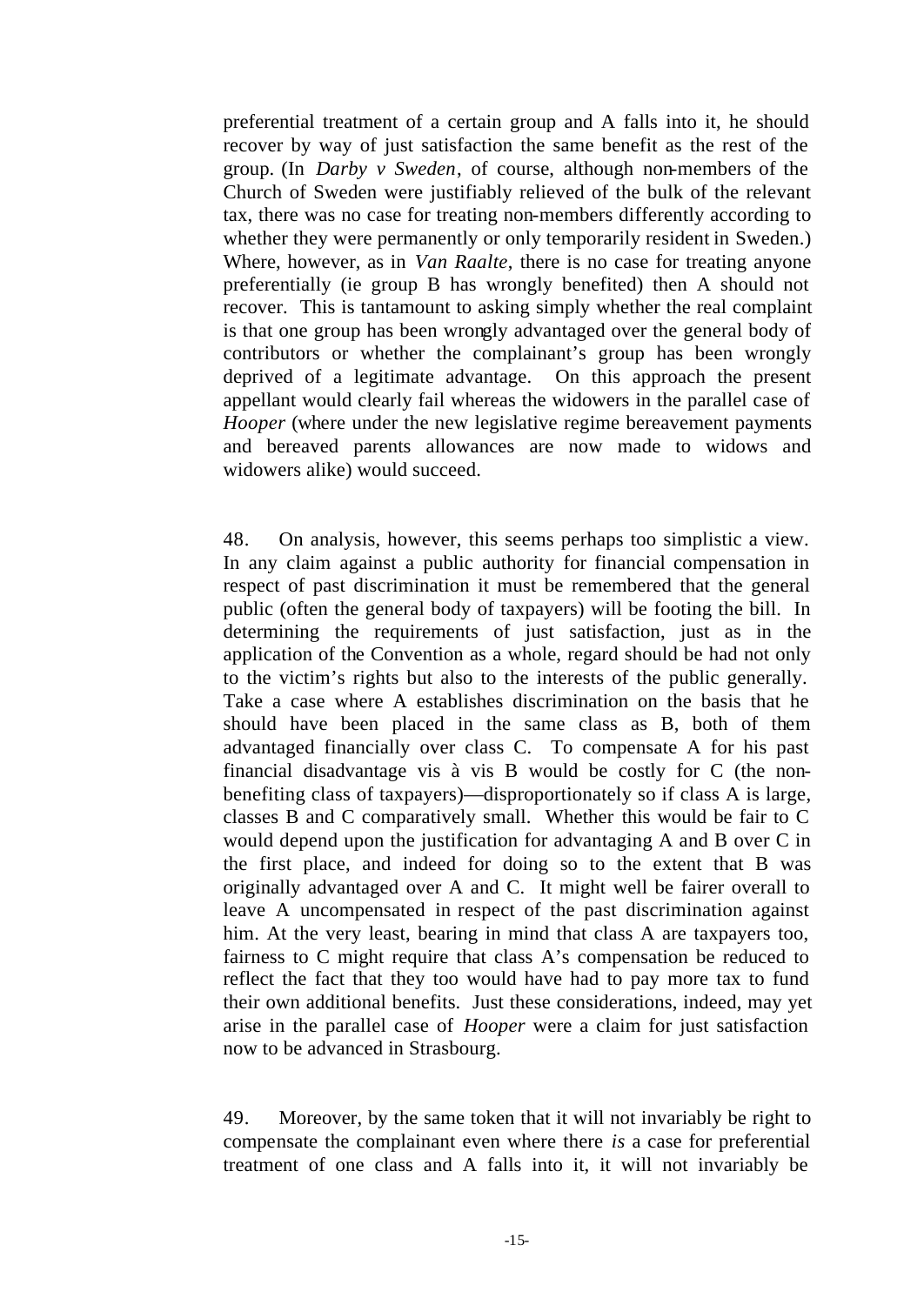inappropriate to compensate the complainant even though there was no case for anyone to be treated preferentially in the first place. Take, for example, the case of a public body unjustifiably paying its male employees more than women doing the same job. It could not then reasonably be argued that the men's excess wages represented an unjustified windfall which should not properly be paid to the women also. Such an argument, indeed, would almost certainly fail even if the employer proved that, had all employees been paid the same, this would have been at the women's (lower) rate—a plausible case if, say, the women employees substantially outnumbered the men. This example, I may say, formed the bedrock of Miss Rose's argument in respect of just satisfaction in the present appeal.

50. What, then, distinguishes the employee case from *Van Raalte* itself? The critical feature of the *Van Raalte* case which to my mind distinguishes it from the employee case is that the complainant in *Van Raalte* was in essentially the same position as all other contributors to the scheme (save only for the wrongly exempted group). Realistically the discrimination was no more against him than against the others: there was simply no case for exempting anyone. It would thus have been most unfair to the general body of contributors (category C) to have required them to subsidise not merely the exempted class of women but also the equivalent men. That, however, is not the position in employment cases. In the postulated employment case the discrimination can clearly be seen to have been against the less wellpaid women. If the men doing the same work we re thought to be worth the higher wage, so too were the women. There can be nothing unfair in making the employer compensate the women in respect of the past discrimination against them (although, of course, in the case of a public authority, the compensation will indirectly fall to be paid by the general public).

51. Into which category, then, does the present appeal fall? Is the situation here akin to that in *Van Raalte* or to the employment type of case? To my mind there can be only one answer to this question: the position here is just as it was in *Van Raalte*. The Court of Appeal rightly characterised the widows bereavement allowance as "an anachronistic relic of a tax regime abandoned by 1994" and rightly concluded that the discrimination "provided widows with an unjustified advantage not merely over widower taxpayers but over all taxpayers."

52. In a case like this, therefore, the past discrimination suffered by widowers is less (and less deserving of compensation) than would be the